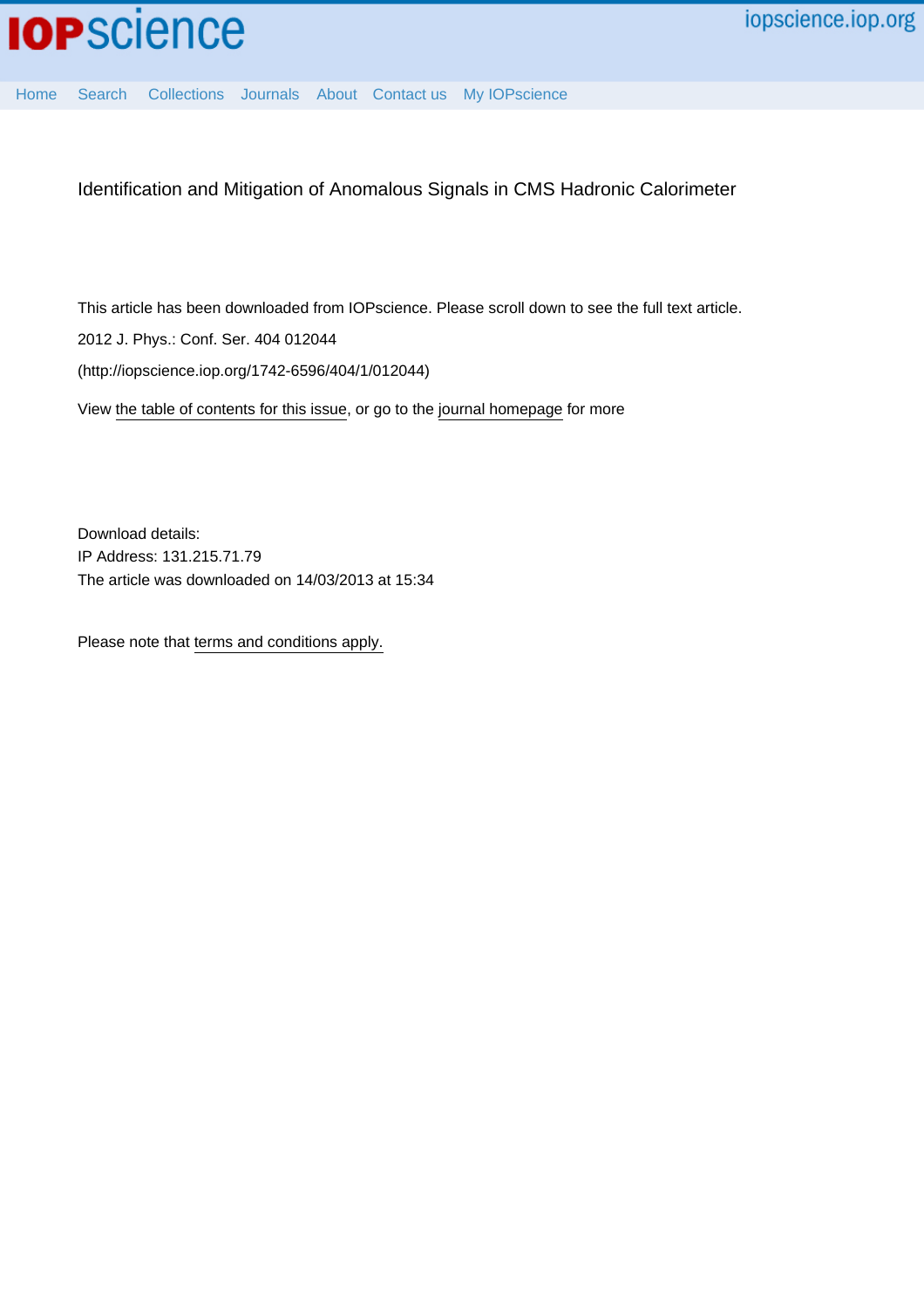# Identification and Mitigation of Anomalous Signals in CMS Hadronic Calorimeter

## Artur Apresyan

California Institute of Technology, Pasadena, California 91106 on behalf of the CMS Collaboration

E-mail: apresyan@cern.ch

Abstract. The CMS HCAL detector occasionally records anomalous large energy signals that correspond to particles hitting the transducers. Anomalous signals in HCAL can also be produced by rare random discharges of the readout detectors. We present a summary of various sources of anomalous signals, the algorithms developed to identify them, and the performance of these algorithms in the CMS collision data.

#### 1. The CMS hadronic calorimeter

The barrel and endcap hadronic calorimeter (HCAL) subdetectors of CMS detector [\[1,](#page-6-0) [2\]](#page-6-1) completely surround the electromagnetic calorimeter (ECAL), and are immersed within the 3.8 T magnetic field of the solenoid. The barrel (HB) extends out to  $|\eta| = 1.4$ , and HE covers the overlapping range 1.3  $\langle \eta | \times 3.0$ . The forward calorimeters extend the pseudorapidity coverage from  $|\eta| = 2.9$  to  $|\eta| = 5$ . The thickness of the HCAL sub-detectors varies from 7-11  $\lambda_{\rm I}$ , depending on  $|\eta|$ .

In HB and HE the active plastic scintillator tiles are interspersed between the stainless steel and brass absorber plates [\[3,](#page-6-2) [4,](#page-6-3) [5\]](#page-6-4). The front-end electronics of each wedge (72 channels) are housed in an enclosure referred to as a read-out box (RBX). Each RBX contains four hybrid photodiodes (HPD) [\[6\]](#page-6-5) which register signals from eighteen towers at a fixed  $\phi$  angle. The HF is made of steel absorbers and embedded quartz fibers, which provide a fast collection of Cherenkov light. Two types of quartz fibers are used: "long" fibers span the length of  $HF$ , and "short" fibers begin 22 cm into the detector. The differing fiber lengths allow for separation of electromagnetic and hadronic showers. Photomultiplier tubes (PMTs) [\[7\]](#page-6-6) connected to the fibers convert detected light to electrical signals. Analog-to-digital converters (ADCs) digitize the signals, and the ADC output of each calorimeter channel is computed every  $25 \text{ ns}^1$  $25 \text{ ns}^1$ .

### 2. Characteristics of anomalous noise in HCAL sub-detectors

The CMS ECAL and HCAL occasionally record anomalous signals which can be misinterpreted as energy deposits<sup>[2](#page-1-1)</sup>, and it is essential to remove such anomalous signals so that they do not contribute to the measured energy attributed to collision events. Several sources of anomalous signals in HCAL have been observed (Figure [1\)](#page-2-0). Electronics and detector noise observed in the

<span id="page-1-0"></span> $1$  These 25 ns intervals are later referred to as "time slices", or TS

<span id="page-1-1"></span><sup>2</sup> A description of the removal of ECAL anomalous noise can be found in Ref. [\[8\]](#page-6-7)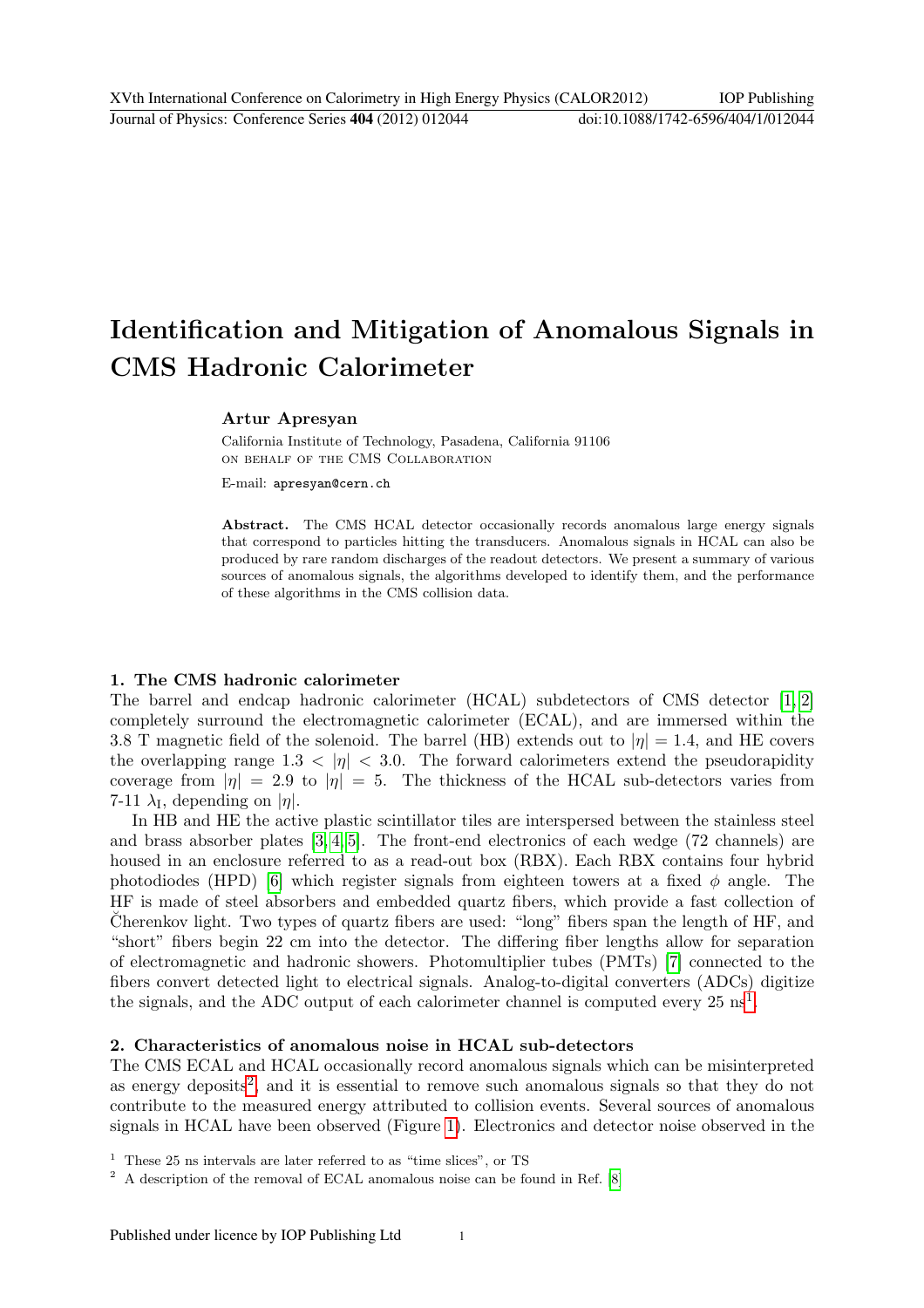HB and HE occurs randomly and at a constant rate, independent of the beam conditions. Beam induced anomalous signals are observed in signals recorded by the PMTs of the HF calorimeter.



<span id="page-2-0"></span>**Figure 1.** Event displays in  $\eta$  and  $\phi$  showing noise in HB (left), and in HF (right), in events overlapping with a pp collision.

# 3. Identification of noise

Some of these anomalous noise signals were observed during past test beam and cosmic data taking [\[9\]](#page-6-8), and detailed studies continued with the pp collision data [\[10\]](#page-6-9). Two approaches are used in the treatment of noise overlapping with a collision event. In the first approach, the energy reconstructed in channels having anomalous signals is removed during event processing, so that the affected channels do not contribute to the reconstructed physics objects ("noise cleaning"). In the second approach, if many channels are identified as having noise, the entire event is discarded from the analysis ("noise filtering").

## 3.1. Noise in barrel in endcap

Three categories of noise in HB and HE have been observed during both cosmic and collision data taking. Large signals are occasionally observed in the HPDs even when no light is incident on the photo-cathodes. These signals are originated by thermally emitted electrons which ionize the gas or surface molecules in the acceleration gap of the HPD, which in turn are accelerated back to the cathode, liberating additional electrons. This type of noise is referred to as "ion feedback", and manifests itself as a significant energy deposit in a single channel. Misalignments between the electric field within an HPD and the external solenoid field can lower the flashover voltage of the HPD, leading to an avalanche of secondary electrons, producing large signals in up to 18 channels of the HPD ("HPD noise"). Electronics noise in RBX can produce signals in channels of multiple HPDs within the RBX, which can affect up to all 4HPDs ("RBX noise").

<span id="page-2-1"></span>3.1.1. Noise filtering in HB and HE The event filter to identify and reject noise events is based on channel multiplicity, total number of zero ADC counts, and the RBX "pulse shape ratio" ("R45"). An event is flagged as noise if any of the following conditions are met:

- at least 17 channels within an HPD with  $E(\text{channel}) > 1.5 \text{ GeV}$ , or
- at least 10 channels within an HPD with  $E(\text{channel}) \geq 1.5 \text{ GeV}$ , and there is no energy reported in the other HPDs contained in the same RBX, or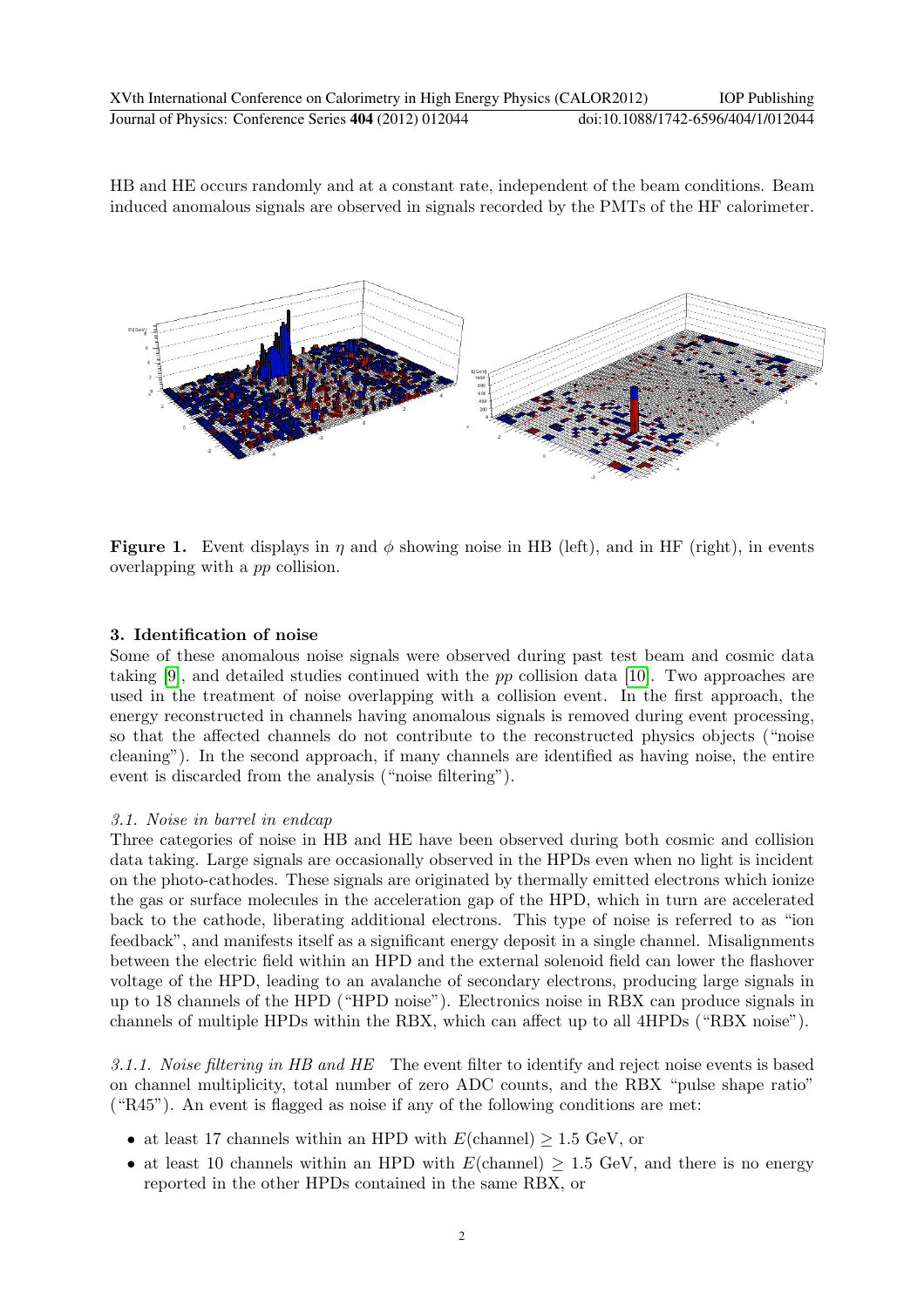| XVth International Conference on Calorimetry in High Energy Physics (CALOR2012) | <b>IOP</b> Publishing              |
|---------------------------------------------------------------------------------|------------------------------------|
| Journal of Physics: Conference Series 404 (2012) 012044                         | doi:10.1088/1742-6596/404/1/012044 |

• at least 10 TSs within an RBX with zero ADC counts, and  $E(RBX) \ge 10$  GeV.

The R45 variable is defined as  $R45=(E4-E5)/(E4+E5)$ , where E4 and E5 are the energies measured in channels of that RBX, in the triggered and subsequent TSs, respectively. For real signals ∼ 90% of energy is contained within these two TSs, while noise pulses are generally broader. As can be seen from Figure [2,](#page-3-0) for events collected using a Minimum Bias trigger, majority of RBXs have the R45 distribution contained within the red envelope. The envelope defines the position of an energy dependent cut on the R45 variable: events with an RBX that has R45 above the upper curve, or below the lower curve are flagged as noise events.



<span id="page-3-0"></span>Figure 2. The distribution of R45 versus energy in E4+E5 for all RBXs in collision events (left), and events collected during periods with no circulating beams in LHC (right).

Events that fail any of the requirements listed above are marked as noise candidates, and discarded from physics analysis. The efficiency of the noise filter was measured in collision events, and was found to be  $>70-75\%$ , with a misidentification rate of less than 0.3%. A modification of this filter that includes information from ECAL and tracker, and adds HCAL topological isolation requirements increases the efficiency to  $> 95\%$ , with misidentification rate  $< 0.4\%$ .

3.1.2. Noise cleaning in HB and HE A set of algorithms has been developed to further exploit the differences between noise and signal pulse shapes. The information used by these algorithms is largely uncorrelated to those described in Sec. [3.1.1,](#page-2-1) hence they provide additional identification power. In the fit-based algorithms a comparison of the measured and the ideal signal pulse shape is made, and a compatibility test to signal and noise hypothesis is performed. Two noise types are tested against the signal pulse, and the corresponding pulse-shapes are shown in Figure [3.](#page-4-0)

The linear discriminant is formed by comparing the  $\chi^2$  from signal and noise shapes hypotheses fits. The noise hypothesis here is that the noise pulse shape is a linear function of the TS index (middle in Figure [3\)](#page-4-0). A log ratio of the  $\chi^2$  of the two hypotheses is then used as a discriminant variable to identify a channel as noisy. Another type of anomalous signals in HB and HE has the characteristics of all the charge being concentrated in one or two time slices, with very little activity in the remaining 8 TSs (right in Figure [3\)](#page-4-0). "RMS8" is defined as the RMS value (in units of charge) of the lowest 8 TSs, divided by the maximum charge in all 10 TSs. The discriminant for this type of noise is then defined as the log ratio between the RMS8<sup>2</sup> and the  $\chi^2$  to the ideal pulse shape. An energy dependent cut is then chosen for both of these algorithms using events collected during runs with no circulating beams in LHC.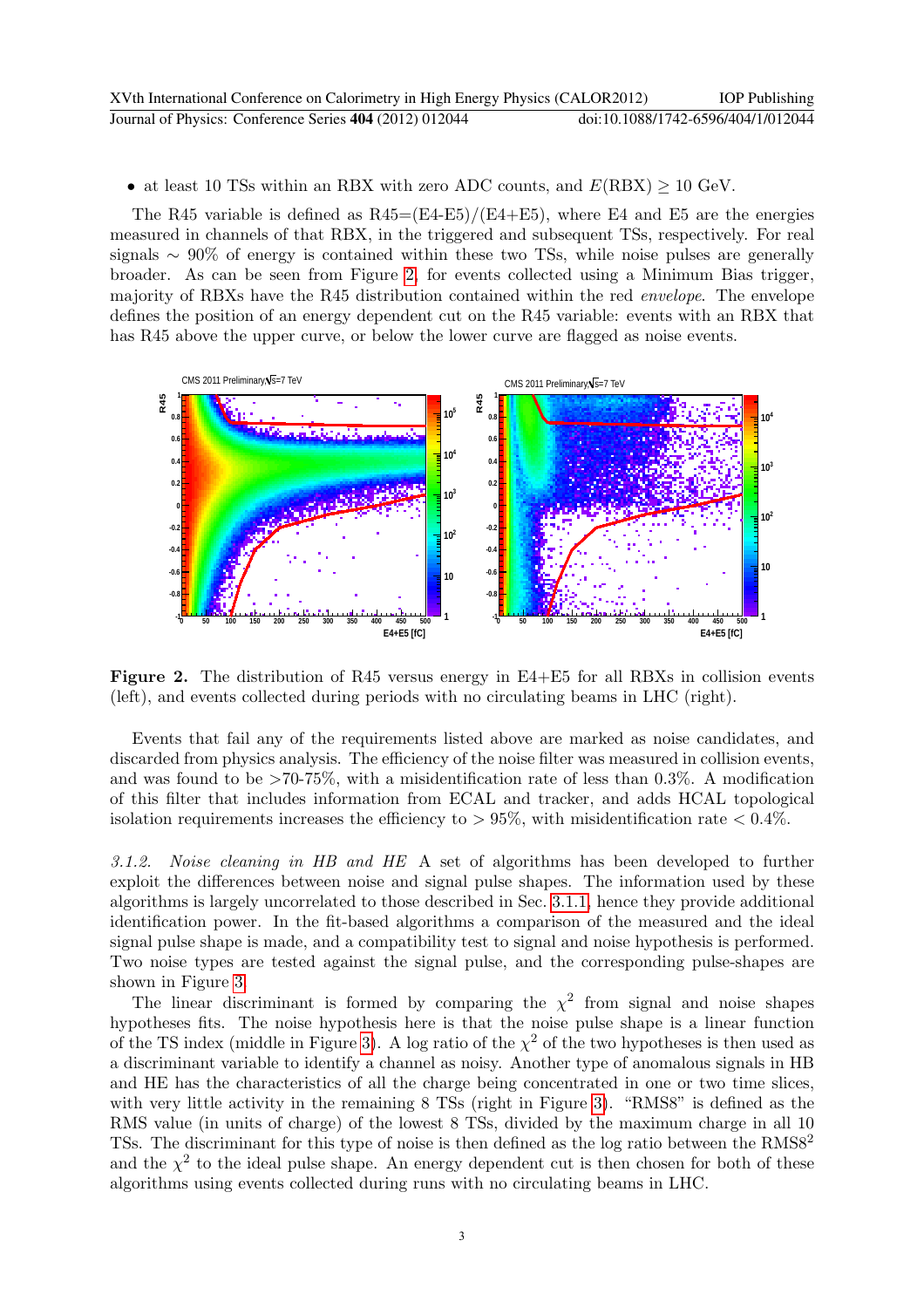

<span id="page-4-0"></span>Figure 3. Pulse shapes of a good signal from hadronic shower (left) compared to common noise signals (middle and right). The events with noise pulses are collected during periods when there are no collisions in CMS.

The left plot Figure [4](#page-4-1) shows a comparison of missing transverse (MET) energy reconstructed from channels only in HB and HE, before and after the noise cleaning is applied. As can be seen, the mis-identification rate is very low (below 0.01%). The middle plot in Figure [4](#page-4-1) shows the distribution of energies of the noise signals identified by the fit-based algorithms, before applying the noise filter (Section [3.1.1\)](#page-2-1). The right plot in Figure [4](#page-4-1) shows the same distribution after the events identified by filter were rejected, showing the complementarity of the two algorithms.

#### 3.2. Noise in HF

Anomalous signals in HF occur when particles interact in the HF PMT window, in the PMT device, or in the fibers. This type of noise is beam related and increases with increasing luminosity and is also  $|\eta|$  dependent. PMT window events were first observed when HF modules were exposed to test beams, and the dominant source was found to be due to charged particles producing Cerenkov light in the thick glass window of the PMTs. A contribution is also observed from charged particles traversing the fiber bundle behind HF. Some of the high energy anomalous signals was found to originate from the material used to electrically isolate the PMT from the light guide ("sleeve"). This material produced scintillation light which was detected by the



<span id="page-4-1"></span>Figure 4. Comparison of MET computed using only HB and HE channels after cleaning (Yaxis) vs. after cleaning (X-axis) (left). Distribution of energies of the noise signals identified by the fit-based algorithms before applying the noise filter (middle), and the same plot after applying the noise filter (right). Events in all distributions are collected with a MET-based trigger.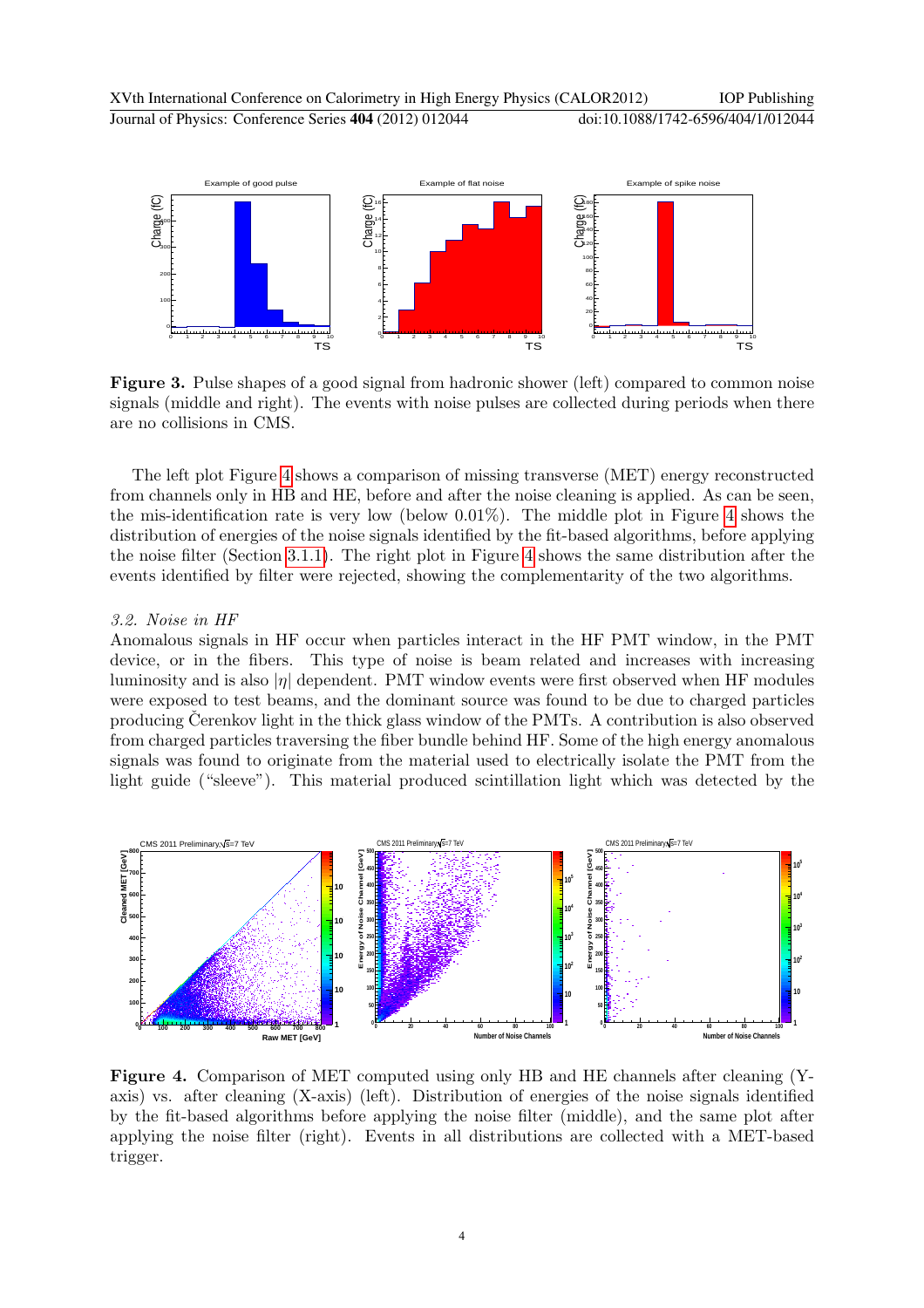

<span id="page-5-0"></span>Figure 5. The distribution of PS1 ratio versus energy in TS3, 4 and 5, for all channels in HF in collision events (left), and events collected with a trigger based on jets in HF.

PMTs, and was replaced with a non-scintillating ones before 2011 data taking period.

The hits from relativistic charged particles impacting upon the PMT windows are subsequently detected and cause an early signal to be recorded for that individual channel. For relativistic particles the PMT window hits arrive significantly ahead of the Cerenkov light emitted in the HF absorber. The Cerenkov light captured by quartz fibers in the HF produces pulses having widths of only 10 ns. Therefore, the phase of HF electronics is setup so that the majority of the PMT window hits arrive in the TS previous to the triggering one, thus reducing the effect of noise on energy reconstruction.

3.2.1. Pulse-shape cleaning in HF The pulse shape based noise algorithm makes use of the ratio of energy E recorded in the triggered TS (E4) to the energy in the TSs around it  $(\Sigma E = E3 + E4 + E5)$ . A discriminator, referred to as PS1, is defined as PS1=E4/ $\Sigma E$ . True signal hits are expected to have a PS1 value near one. As can be seen from Figure [5,](#page-5-0) for events collected using a Minimum Bias trigger, majority of hits have the PS1 distribution contained within the red *envelope*. The envelope defines the position of an energy dependent cut on the PS1, and channels that have PS1 below the red curve are flagged as noise events.

3.2.2. Topological cleaning in HF Topological cleaning of noise in HF is performed on all channels which are not flagged as noise by the pulse shape algorithm. Three different algorithms are used, referred to as the "long-short" ratio, S8S1, and S9S1 algorithms.

An asymmetric ratio  $(R)$  of the energy deposited in the long  $(E^L)$  and short  $(E^S)$  fibers for the same channel, is defined as  $R = |E^L - E^S|/(E^L + E^S)$ . The R ratio is computed for all channels, and checked whether it is greater than 0.8. If a channel's R value is greater than 0.8 and its energy is greater than an  $|\eta|$ -dependent threshold, then the channel is marked as noise.

Two isolation-based variables are formed to account for the lateral profile of real showers:

$$
SSS1 = \frac{\sum_{i=1}^{4} E_i^L + \sum_{i=1}^{4} E_i^S}{E}, \; S9S1 = \frac{E^S + \sum_{i=1}^{4} E_i^L + \sum_{i=1}^{4} E_i^S}{E^L}
$$
(1)

where the index  $i$  runs over each channels adjacent cells. Any channel previously flagged as noise by the pulse shape filter or the PET algorithm is excluded from the construction of the